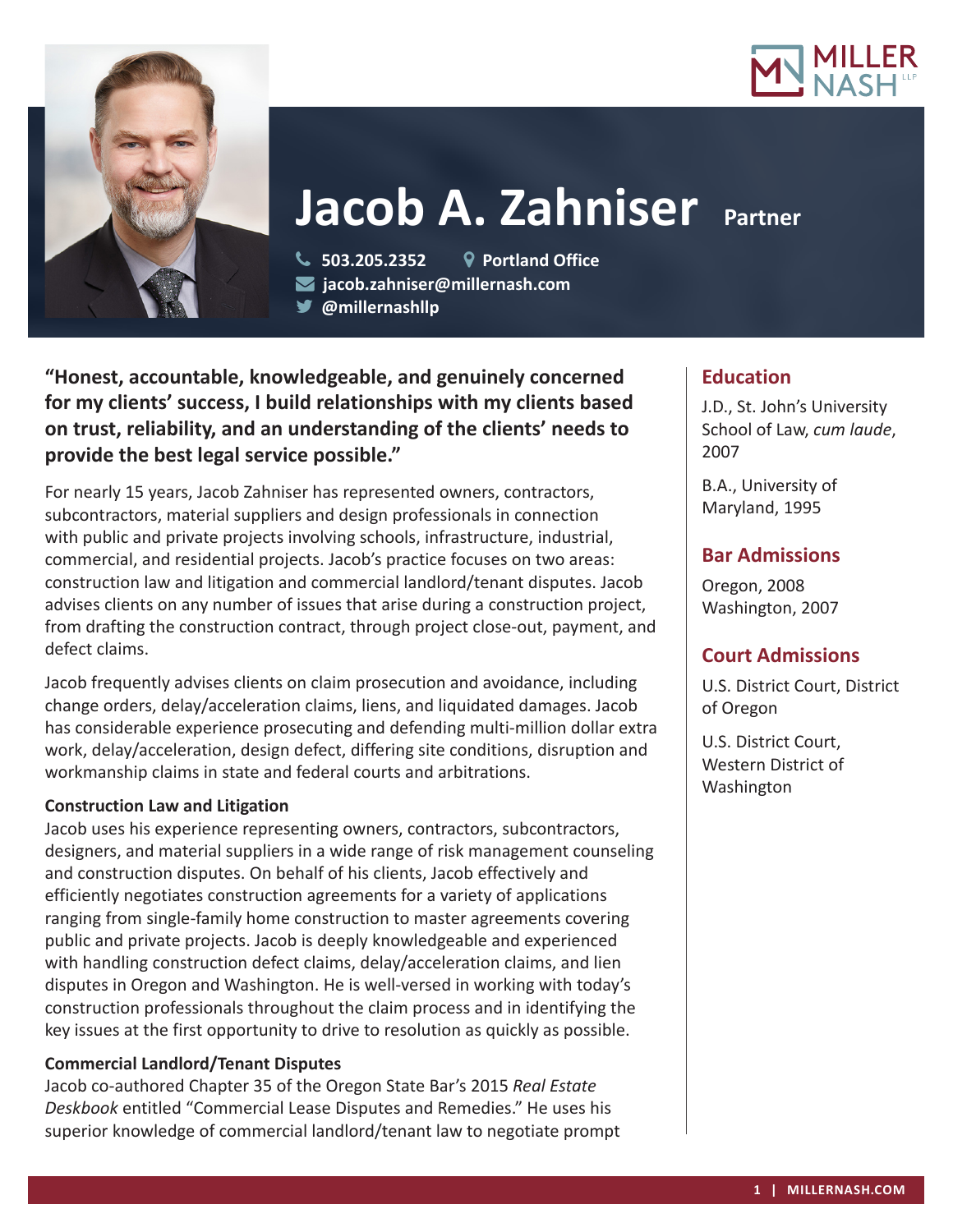

resolution of commercial landlord-tenant disputes. When negotiation fails, Jacob uses his deep understanding of civil practice and the tools of litigation to represent his commercial landlord-tenant clients in federal and state courts.

### **Professional Activities**

- Associated General Contractors (AGC), Oregon-Columbia Chapter
- Home Builders Association of Metropolitan Portland
- Oregon State Bar
	- Construction Law Section, Executive Committee, 2017-present
	- Construction Law Section, Annual CLE Committee Chair, 2020
	- Member-At-Large, 2016-2017
- American Bar Association, Construction Law Forum

#### **Representative Experience**

#### **Construction Disputes**

- Lead attorney representing subcontractor in a dispute with an out-of-state material supplier on a public project. Material supplier declared bankruptcy in its home state and claim resolved out of bankruptcy.
- Represented general contractor in close-out dispute with subcontractor over warranty terms in light of known design errors. Negotiated a settlement involving use of subcontractor's retention over life of warranty period.
- Represented general contractor involving subcontractor's violation of Davis-Bacon Act. Counseled client through Department of Labor process and had the subcontractor's lien for retention dismissed after administrative law judge found subcontractor violated Davis-Bacon Act.

#### **Landlord/Tenant Disputes**

- Represent numerous property owners and tenants resolving breach of lease claims arising out of COVID-19.
- Represented owner of shopping center in dispute with tenant over unpaid common area maintenance charges (CAMs). Negotiated resolution wherein tenant would pay all back CAMs for prior 6 years and structured new CAM reconciliation process to avoid issue in the future.

#### **Publications**

Jacob writes frequently on various topics. Following is a listing of publications since 2015. A complete list is available upon request.

- "What do the Rules of Evidence Have to Do With Documenting a Construction Claim? Everything." Miller Nash, *From the Ground Up* (Mar. 2022)
- "Court Grants Garnishment of Unlawful Distributions and Transfers to LLC Members" Miller Nash, *From the Ground Up* (Jan. 2022)
- "What is a Warranty?" Miller Nash, *From the Ground Up* (July 2021)
- "Addressing Material Price Escalation," Miller Nash, *From the Ground Up* (June 2021)
- "Potential First Amendment Protections for Disgruntled Bidders," Oregon State Bar Construction Law Section, *Construction Law Newsletter* (June 2021)
- "Addressing the Impact of COVID-19 on Current and Future Projects," National Association of Minority Contractors Oregon, *NAMC-Oregon Newsletter* (June 2020)
- "Steps Construction Attorneys Take to Assist Their Construction Clients in Addressing the Impact of the Coronavirus on Current and Future Construction Projects," Oregon State Bar Construction Law Section, *Construction Law Newsletter* (Spring 2020)
- "Preparing for Coronavirus' Long-Term Impact on Projects," Daily Journal of Commerce, op-ed (Mar. 2020)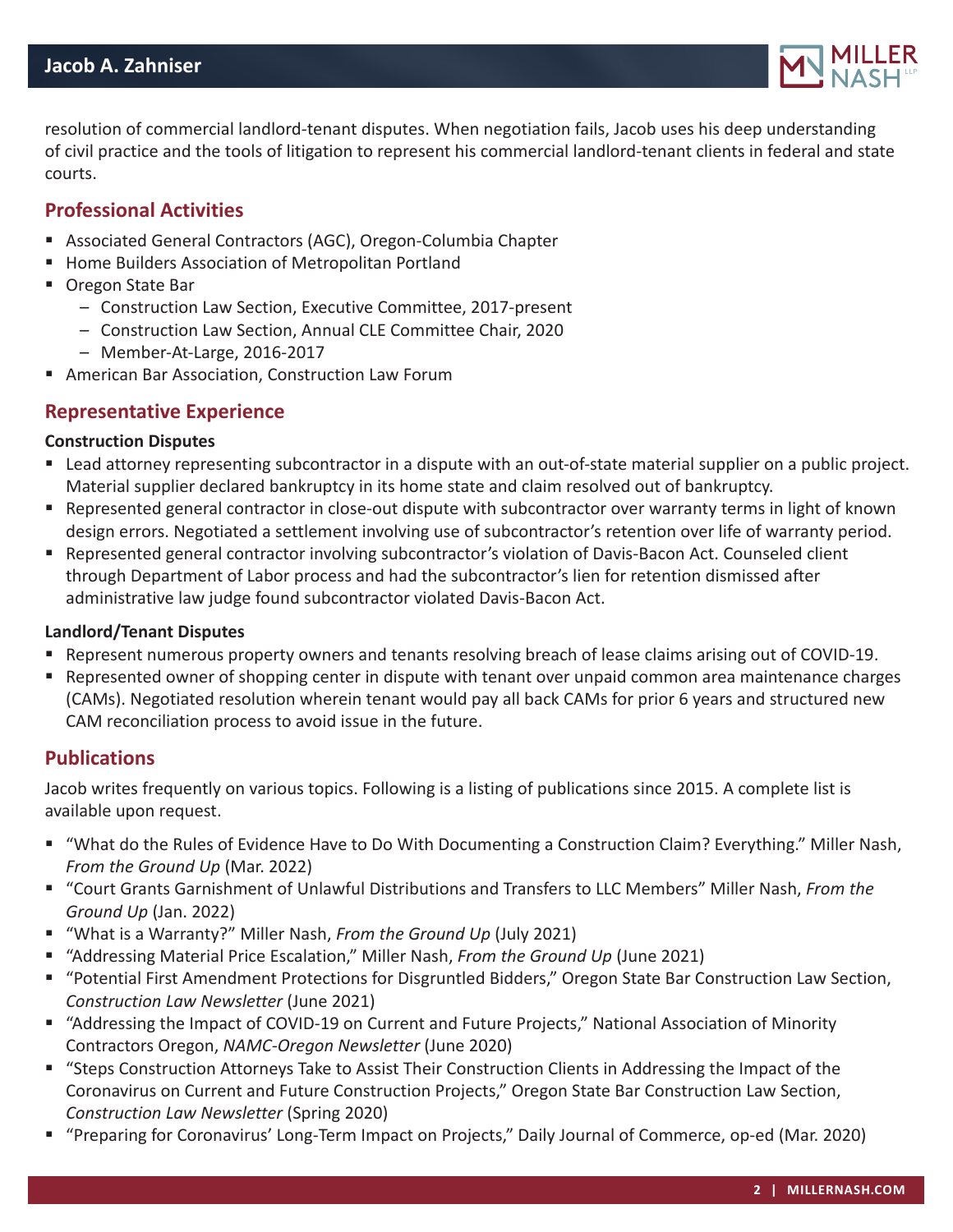

- "ORS 701.640 May Not Void Forum-Selection and Choice-of-Law," Oregon State Bar Construction Law Section, *Construction Law Newsletter* (Spring 2019)
- "So You Think You Have a Delay Claim? Prove It," *Daily Journal of Commerce* (Aug. 2018)
- "The Contractors Special Conditions Endorsement," Oregon State Bar Construction Law Section, *Construction Law Newsletter* (June 2018)
- "Enforcing Pre-suit Mediation Clauses," *Daily Journal of Commerce* (Mar. 2018)
- "Unjust Enrichment: A High Wire Act of Uncertainty" Oregon State Bar Construction Law Section, *Construction Law Newsletter* (Mar. 2017)
- "Duty to Defend in Oregon," *Daily Journal of Commerce* (Jan. 2017)
- "Avoiding Compliance Pitfalls of Prevailing Wage Laws," *Daily Journal of Commerce* (Nov. 2016)
- "Troublesome Trucking Regulations," *Daily Journal of Commerce*, coauthor (July 2016)
- "Know Your Default Statutory Timelines," *Cascade Business News* (July 2016)
- "Top Tips for a Successful Design Build Project," *Daily Journal of Commerce* (Apr. 2016)
- "Carefully Craft your Next Arbitration Provision," Oregon State Bar Construction Law Section, *Construction Law Newsletter* (Mar. 2016)
- "Do I Have To Allow My Tenant's Marijuana Use," HFO Investment Real Estate, *HFO Real Estate Newsletter* (Dec. 2015)
- "A Restrictive Endorsement Could Discharge Your Dispute" (Sept. 2015)
- "How to Improve Your Construction Lien" (July 2015)
- "Five Must-Review Contract Provisions" (May 2015)

## **Presentations**

- "Evaluating Alternative Delivery Methods in 2021—What's Working and Pitfalls to Avoid," Miller Nash, Construction Webinar Series (Sept. 2021)
- "What's Ahead? Key Legislative and Employment Updates," Miller Nash Graham & Dunn, Construction Webinar Series (Mar. 2021)
- "Adopting Practices that Reduce Liability for Defects and Failures," HalfMoon Education, webinar (Mar. 2021)
- "Construction Law Section CLE," Washington State Bar Association (Aug. 2020)
- "Breakfast Roundtable: A 360° Discussion on Delegated Design," Miller Nash Graham & Dunn (Oct. 2019)
- "Defining Trespass and Adverse Possession," HalfMoon Education Inc., CLE presentation (Apr. 2019)
- "A Day in the Life of a Construction Defect Case and Legal Updates," Oregon Paralegal Association, Annual Convention and Business Meeting (Nov. 2018)
- "Growing Issues: The Intersection of the Construction and Cannabis Industries," Oregon State Bar, Contemporary Legal Issues from Project Conception to Resolution CLE (Oct. 2018)
- "Balancing Legal Risk in Contracts and Practice," American Institute of Architects—Portland (July 2018)
- "AIA Contract Document Workshop," HalfMoon Education Inc. (July 2018)
- "Contract Review—What's in Your Contract?" Oregon Landscape Contractors Association (Dec. 2017)
- "Prevailing Wages," The Seminar Group, Construction Law Seminar (Sept. 2017)
- "Contractors Roulette," Associated General Contractors, Oregon Convention (Aug. 2016)
- "The Latest Legal Advice for Contractors," Portland Homebuilders Association, 2016 BuildRight Conference (Apr. 2016)
- "Why Appraisers Get Sued," Appraise Right (Nov. 2015)
- "Real Estate and Land Use," The Seminar Group, Marijuana in Oregon (July 2015)
- "It Ain't Easy Being Green: The Legal Issues of Green Construction," Portland Homebuilders Association, Builder/Remodeler Breakfast (June 2015)